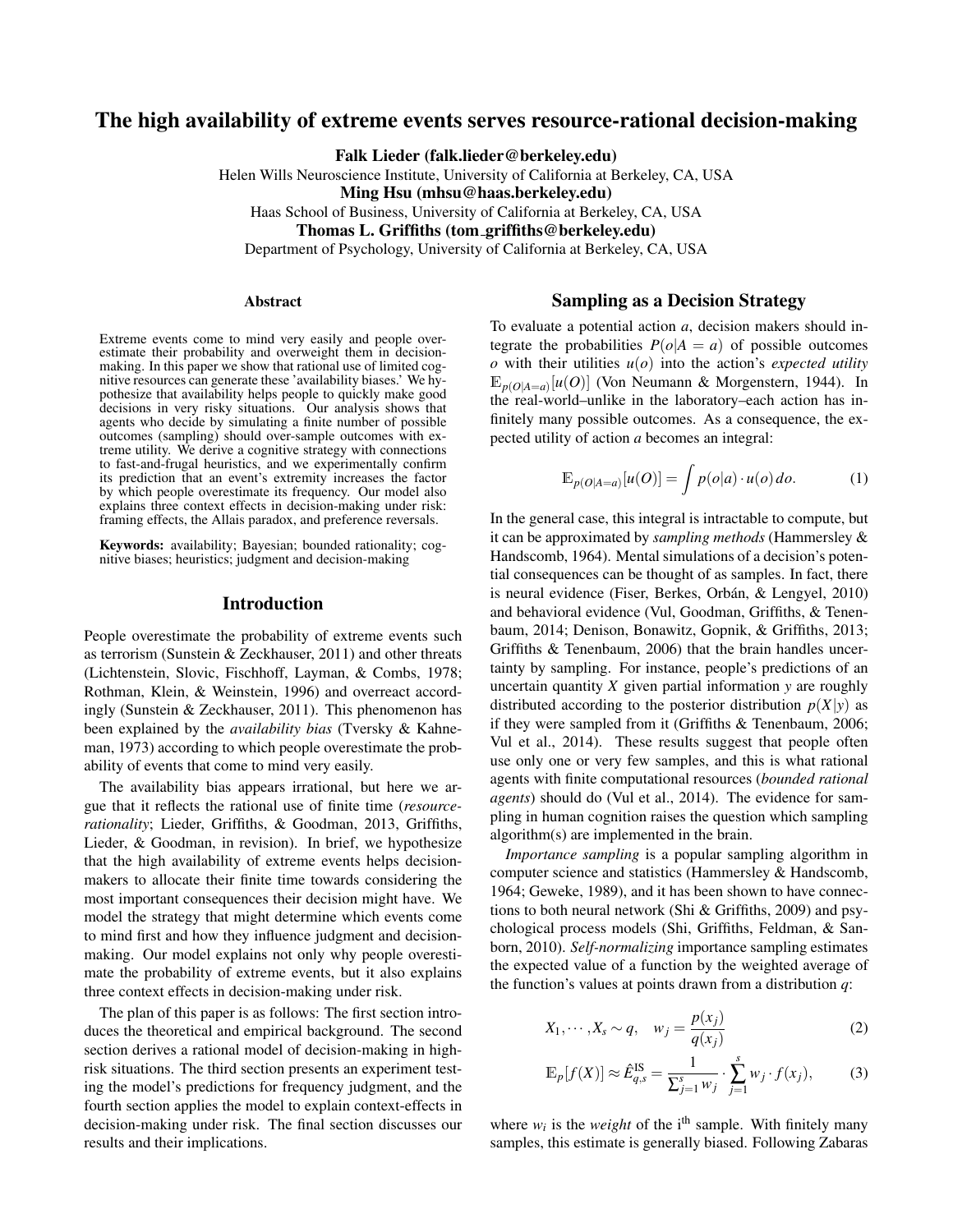(2010), we approximate its bias and variance by

Bias
$$
[\hat{E}_{q,s}^{IS}] \approx \frac{1}{s} \cdot \int \frac{p(x)^2}{q(x)} \cdot (\mathbb{E}_p[f(x)] - f(x)) dx
$$
 (4)

$$
\text{Var}[\hat{E}_{q,s}^{\text{IS}}] \approx \frac{1}{s} \cdot \int \frac{p(x)^2}{q(x)} \cdot (f(x) - \mathbb{E}_p[X])^2 dx \tag{5}
$$

Importance sampling can be used to approximate the expected utility  $\mathbb{E}_{p(Q|A=a)}[u(Q)]$  of taking action *a* and to estimate the optimal decision  $a^* = \arg \max_a \mathbb{E}_{p(O|A=a)}[u(O)]$ :

$$
\hat{a}^* = \arg \max_{a} \hat{U}_{q,s}^{\text{IS}}(a), \quad \hat{U}_{q,s}^{\text{IS}}(a) \approx \mathbb{E}_{p(O|a)}[u(O)] \tag{6}
$$

$$
\hat{U}_{q,s}^{IS}(a) = \frac{1}{\sum_{j=1}^{s} w_j} \sum_{j=1}^{s} w_j \cdot u(o_j), \quad o_1, \cdots, o_s \sim q. \tag{7}
$$

Note that importance sampling is a family of algorithms: each importance distribution *q* yields a different estimator, and two estimators may recommend opposite decisions. We thus consider which distribution *q* yields the best decisions.

#### Which distribution should we sample from?

Intuitively, the rational way to make a decision is to simulate consequences *o* according to one's best knowledge of the probability *p* that they will occur, i.e.  $q = p$ :

$$
\hat{U}_{s}^{\text{RS}}(a) = \frac{1}{s} \sum_{i=1}^{s} u(o_i), \quad o_1, \cdots, o_s \sim p(O). \tag{8}
$$

This importance sampling algorithm, which we call *representative sampling*, computes unbiased utility estimates. Yet– surprisingly– representative sampling is insufficient for making good decision with very few samples. Consider, for instance, the choice to play Russian roulette with the popular six-round NGant M1895 revolver. Playing the game will most likely, i.e. with probability  $p_1 = \frac{5}{6}$ , reward you with a thrill and a gain in status  $(u(o_1) = 1)$  but kill you otherwise  $(p_2 = \frac{1}{6}, u(o_2) = -10^9)$ . Ensuring that representative sampling declines a game of Russian roulette at least 99.99% of the time, would require 51 samples–potentially a very timeconsuming computation. Many real-life decisions involve high risks and are even more challenging, because the probability of disaster is orders of magnitude smaller than  $\frac{1}{6}$  but may or may not be large enough to warrant caution. Examples include risky driving, the stock market, and air travel. For some of these choices (e.g. texting while driving) there may be a one in a million chance of disaster while all other outcomes have negligible utilities:

$$
u(o_d) = -10^9, p(o_d) = 10^{-6}, \quad \forall i \neq d : |u(o_i)| \leq 1 \tag{9}
$$

If people decided based on *n* representative samples, they would completely ignore the potential disaster with probability  $1 - (1 - 10^{-6})^n$ . Thus to have at least a 50% chance of taking the potential disaster into account the agent would have to generate almost 700 million samples. This is clearly infeasible; thus one would almost always take this risk even though the expected utility is about  $-1000$ . In conclusion, under high risk, representative sampling is insufficient for resource-bounded decision-making.

What is the problem with representative sampling and how can it be overcome? Representative sampling fails when it neglects crucial eventualities. Neglecting some eventualities is necessary, but particular eventualities are more important than others. Intuitively, the importance of potential outcome  $o_i$  is determined by  $|p(o_i) \cdot u(o_i)|$  because neglecting  $o_i$  amounts to dropping the addend  $p(o_i) \cdot u(o_i)$  from the expected-utility integral (Equation 1). Thus, intuitively, the problem of representative sampling can be overcome by considering outcomes whose importance  $(|p(o_i) \cdot u(o_i)|)$  is high and ignoring those whose importance is low.

Formally, the agent's goal is to maximize the expected utility of a decision made from only *s* samples. The utility foregone by choosing a sub-optimal action can be upper-bounded by the error in a rational agent's utility estimate. Therefore the agent should minimize the expected squared error of its utility estimate, which is the sum of its squared bias and variance, i.e.  $\mathbb{E}[(\hat{U}_{q,s}^{IS} - \mathbb{E}[U])^2] = \text{Bias}[\hat{U}_{q,s}^{IS}]^2 + \text{Var}[\hat{U}_{q,s}^{IS}].$  As the number of samples *s* increases, the estimate's squared bias decays much faster  $(O(s^{-2}))$  than its variance  $(O(s^{-1}))$ ; see Equations 4-5. Therefore, as the number of samples *s* increases, minimizing the estimator's variance becomes a good approximation to minimizing its expected squared error.

According to variational calculus the variance (Equation 5) of the utility estimate in Equation 7 is minimized by

$$
q^{\text{var}}(o) \propto p(o) \cdot |u(o) - \mathbb{E}_p[U]|.
$$
 (10)

Interestingly, the optimal sampling distribution overrepresents outcomes with large absolute utility, Thus, biased sampling can lead to better decisions. Unfortunately, importance sampling with  $q<sup>var</sup>$  is intractable, because it presupposes the expected utility  $\mathbb{E}_p[U]$  that importance sampling is supposed to approximate. A priori the expected utility of a prospect whose outcomes may be good or bad is equally likely to be positive or negative. The same is true for choosing action *a* over action *b* or vice versa. Therefore, the most principled guess an agent can make for the expected utility  $\mathbb{E}_p[U]$  in Equation 10–before computing it–is 0. Thus when the expected utility is not too far from zero, then the importance distribution  $q<sup>var</sup>$  is efficiently approximated by

$$
\tilde{q}(o) \propto p(o) \cdot |u(o)|. \tag{11}
$$

This confirms our intuition and leads to an importance sampling scheme that we call *utility-weighted sampling*:

$$
\hat{U}_{\tilde{q},s}^{IS} = \frac{1}{\sum_{j=1}^{s} 1/|u(o_j)|} \sum_{j=1}^{s} \text{sgn}(u(o_j)), o_j \sim \tilde{q}, \quad (12)
$$

where sgn( $x$ ) is +1 for positive  $x$  and  $-1$  for negative  $x$ . Utility-weighted sampling is a simple and psychologically plausible strategy for decision-making under uncertainty: It generates examples of possible outcomes by an appropriately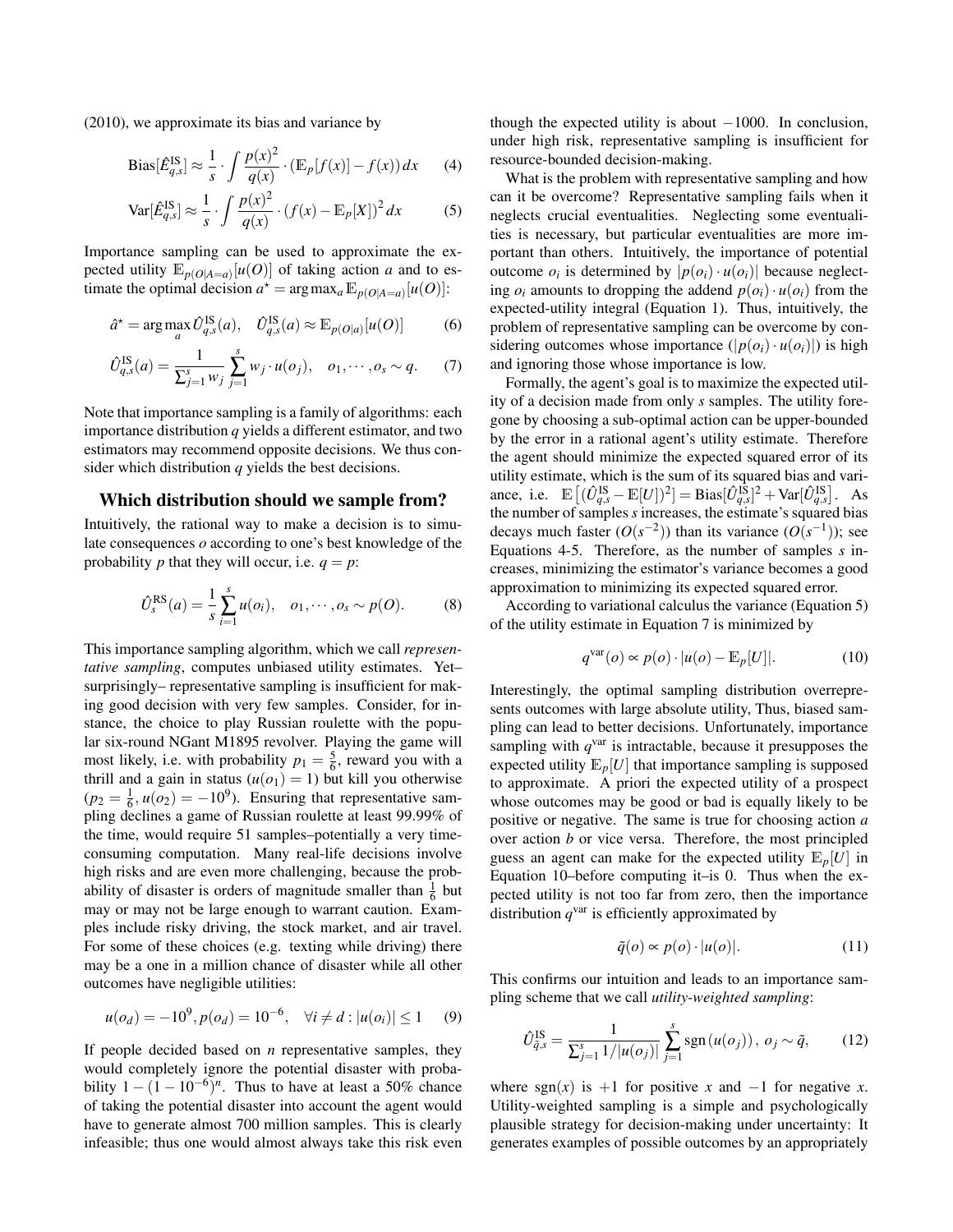biased simulation and tallies how many of them are positive. If more than half of the examples for the utility of choosing action *a* over action *b* in a two-alternative forced-choice are positive, then the agent will choose action *a*; if more than half of them are negative, then the agent will choose action *b*; otherwise it it will be indifferent.

Utility-weighted sampling succeeds in the two decision problems in which representative sampling failed. In Russian roulette utility-weighted sampling requires only 1 rather than 51 samples to recommend the correct decision at least 99.99% of the time, because the first sample is almost always the most important potential outcome, i.e. death. Likewise one single utility-weighted sample suffices to consider the potential disaster (Equation 9) at least 99.85% of the time, whereas even 700 million representative samples would miss the disaster almost half of the time. Thus, utility-weighted sampling would allow people to avoid both disasters even under extreme time pressure. The hypothesis that people decide by utility-weighted sampling makes two predictions that we test in the next two sections:

- 1. People overestimate an event's probability more, the more extreme the event is.
- 2. Extreme potential outcomes are over-weighted in decisionmaking, and extremity is context-dependent.

## Overestimation of extreme events' frequencies

We hypothesize that the mind re-uses utility-weighted sampling (Equation 12) to estimate event frequencies, because evolutionary fitness depended on good decisions rather than accurate statements of probability. We therefore predict that people's estimate  $\hat{p}_k$  of the probability  $p_k = p(o_k)$  is

$$
\hat{p_k} = \frac{\sum_{i=1}^s w_i \cdot \mathbb{1}(o_i = o_k)}{\sum_{i=1}^s w_i}, \quad w_i = \frac{1}{|u(o_i)|}, \quad o_i \sim \tilde{q}.
$$
 (13)

Since the importance density  $\tilde{q}(o) \propto p(o) \cdot |u(o)|$  overrepresents events proportionally to their extremity  $|u|$ , i.e.  $\tilde{q}(o)$  $\frac{q(0)}{p(0)} \propto |u(o)|$ , we predict that people's relative over-estimation  $\hat{p}_k$  $\frac{p_k}{p_k}$  is a monotonically increasing function of the event's extremity  $|u_k|$ . Formally, the bias (Equation 4) of utilityweighted probability estimation (Equation 13) implies that *p*ˆ*k*−*p<sup>k</sup>*  $\frac{-p_k}{p_k} = \frac{1}{s} \left( -\frac{1}{|u_i|} + C \right)$ , for some constant *C*. We tested this prediction with a simple experiment.

### Methods

We recruited 100 participants on Amazon Mechanical Turk. Each participant estimated how many of 1000 randomly selected American adults had experienced each of 39 events in 2013 and judged the events' valence (good or bad) and extremity (0: neutral – 100: extreme). The 39 events comprised 30 stressful life events from Hobson et al. (1998), four lethal events (suicide, homicide, lethal accidents, and dying from disease/old age), three more mundane events (going to the



Figure 1: Judged frequency and extremity by event type.

movies, headache, and food-poisoning), and two attentionchecks. Overestimation was measured by the ratio of a participant's estimate over the event's frequency according to official statistics.<sup>1</sup> The complete experiment can be inspected online.<sup>2</sup> Out of 100 participants 17 failed the attention check (wrong answer on attention-check questions, or mean judged extremity of lethal events less than 75%) and were excluded.

## Results and Discussion

Consistent with our theory, participants overestimated the frequencies of all lethal events (all  $p < 0.0005$ ) but none of the mundane events (all  $p > 0.048 > \alpha_{\text{Sidak}} = 0.0014$ , Sidakcorrection for multiple comparisons). Participants also overestimated 23 of the 30 stressful life events. Figure 1 shows that across event types overestimation gradually increase with extremity: Absolute overestimation  $(\hat{p} - p)$  was significantly larger for stressful life events than for mundane events (*p* < 0.01) and even larger for lethal events  $(p = 0.02)$ . While our participants' probability estimates were very accurate for mundane events, their (implicit) estimate of the annual death rate was 25-times higher than its true value. For stressful life events overestimation and judged extremity are both intermediate. This pattern answers the open question whether availability or *regressed frequency* causes the overestimation of extreme events (Hertwig, Pachur, & Kurzenhäuser, 2005): if estimates were merely regressive towards a mean frequency, as proposed by Gigerenzer (2008a), then people should underestimate frequent mundane events, but our participants did not. Figure 2 shows that the average relative overestimation of the 37 events increases with their judged extremity (Spearman's rank correlation  $\rho = 0.53$ ,  $p < 0.001$ ). Furthermore, we observed the same effect at the level of individual judgments (Spearman's rank correlation  $\rho = 0.28, p < 10^{-15}$ ). On average, the extremest event's frequency (murder, 98% extreme) was overestimated by a factor of 972, whereas the frequency of the least extreme event (headache, 20% extreme) was overestimated by merely 6% (n.s.). Consistent with this result, Rothman et al. (1996) found that prevalence is more heavily overestimated for suicide than for divorce.

<sup>1</sup>Hobson & Delunas (2001),www.cdc.gov/nchs/fastats/deaths.htm,www .mpaa.org/resources/3037b7a4-58a2-4109-8012-58fca3abdf1b.pdf,www.cdc .gov/foodborneburden/, Rasmussen, Jensen, Schroll, & Olesen (1991).

<sup>2</sup> http://sites.google.com/site/falklieder/freq estimation.html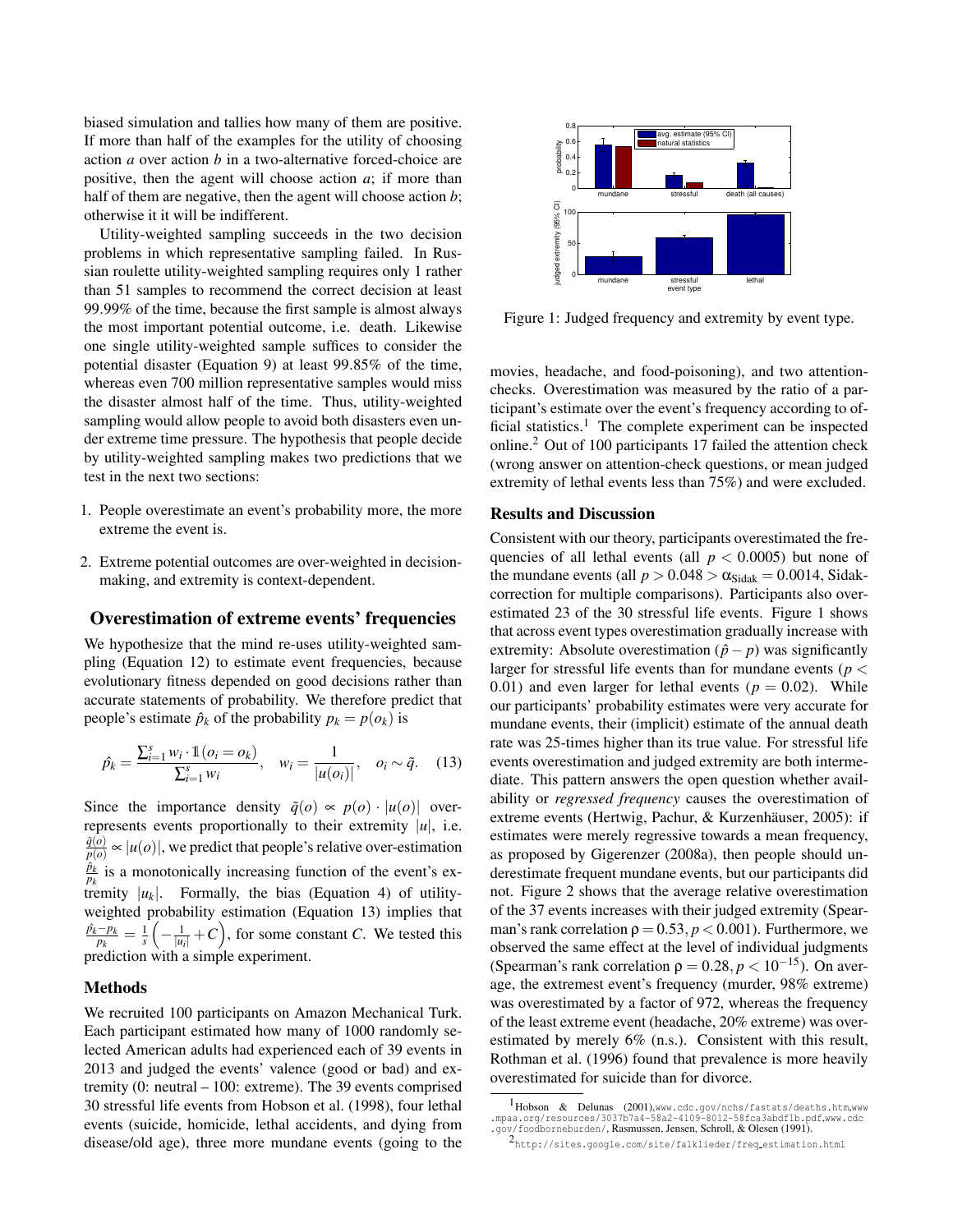

Figure 2: Overestimation  $\frac{\hat{p} - p}{p}$  increases with perceived extremity  $(|u|)$ . A cross represents one event's average ratings.

In conclusion, the experiment confirmed our theory's prediction that an event's extremity increase the relative overestimation of its frequency. However, additional experiments are required to disentangle the effects of extremity and low probability, because these two factors were anti-correlated. Future work will formally test our model against competing theories and investigate whether the effect of an event's extremity is mediated by how many instances of this event people imagine or retrieve from memory (cf. Hertwig et al., 2005).

# Context effects in decision-making

While our goal was to explain why people overestimate the probability of extreme events, utility-weighted sampling also predicts that people over-weight certain outcomes in economic decisions. To simulate such decisions we model the utility of winning or losing money by the following function based on *prospect theory* (Tversky & Kahneman, 1992):

$$
u(o) = \begin{cases} o^{0.85} & , \text{ if } o \ge 0 \\ -|o|^{0.95} & , \text{ if } o < 0 \end{cases}
$$
 (14)

When choosing between receiving a high payoff with low probability (*risky gamble*) or a low payoff with high probability (*safe gamble*), people often prefer the risky gamble in one context but the safe gamble in another. This suggests that people's *risk preferences* are inconsistent and contextdependent (Tversky & Kahneman, 1992). Utility-weighted sampling can explain several such inconsistencies: (i) *framing effects*, (ii) *the Allais paradox*, and (iii) *preference reversals*. We now consider these in turn.

## Framing effects on risk attitudes

Framing outcomes as losses rather than gains can reverse people's risk preferences (Tversky & Kahneman, 1992): In the domain of gains people prefer a lottery (*o* dollars with probability *p*) to its expected value (*risk seeking*) when  $p < 0.5$ , but when *p* > 0.5 they prefer the expected value (*risk-aversion*). To the contrary, in the domain of losses people are risk seeking for  $p < 0.5$  but risk averse for  $p > 0.5$ . This phenomenon is known as the *fourfold pattern of risk preferences*.

Whether or not people should choose the gamble depends

on the expected value of the utility difference ∆*U*:

$$
\Delta U = \begin{cases} u(o) - u(p \cdot o) & \text{with probability } p \\ -u(p \cdot o) & \text{with probability } 1 - p \end{cases}
$$
 (15)

According to our theory, people simulate ∆*U* by sampling from  $\tilde{q}(\Delta u) \propto |\Delta u| \cdot p(\Delta u)$  and estimate  $\mathbb{E}[\Delta U]$  by  $\Delta \hat{U}_{\tilde{q},s}^{I\bar{S}}$  according to Equation 12. When the bias of this estimate  $(Bias(\Delta \hat{U}_{\tilde{q},s}^{IS}))$  is positive, the agent will fancy the gamble (risk-seeking), but when it is negative, the agent will be riskaverse. The importance distribution  $\tilde{q}$  is proportional to  $|\Delta u|$ . Therefore the agent will overweight the gain/loss *o* of the lottery if  $p(o)$  is small, because then  $|u(o) - u(p \cdot o)| > |u(p \cdot o)|$ . Conversely, the agent will underweight outcome  $o$  if  $p(o)$  is large, because then |*u*(*o*)−*u*(*p*·*o*)| < |*u*(*p*·*o*|)). This renders the agent's bias positive (risk-seeking) for improbable gains and probable losses but negative (risk-aversion) for probable gains and improbable losses (see Figure 3). Thus our model predicts the fourfold pattern of risk preferences which is used to explain how a person who is so risk-averse that he buys insurance can also be so risk-seeking that he plays the lottery.

Next we show by simulation that a bounded rational agent might indeed make both choices. First, we simulated the decision whether or not to play the Powerball lottery.<sup>3</sup> The jackpot is at least \$40 million, but the odds of winning it are less than 1:175 million. In brief, people pay \$2 to play a gamble whose expected value is only \$1. We found that utilityweighted sampling does, in expectation, fancy the lottery when the number of samples is less than 4 ( $\mathbb{E}[\hat{U}_{\tilde{q},s}^{IS}] \ge 59.8$ ) for  $s \leq 3$ ). If the agent chose based on one sample (cf. Vul et al., in press) and was given the choice twice a week, it would buy about seven lottery tickets per year. This value is a lower bound, because it ignores debt and other factors. Nevertheless, it demonstrates that playing the lottery is compatible with resource-rational decision-making. Second, we simulated the decision whether or not to buy insurance. The magnitude of an insured loss *l* can be modeled by the Pareto distribution (e.g.,  $p(l) = \alpha \cdot x_{\min}^{\alpha} \cdot x^{-\alpha-1}, x_{\min} < x < 10^9$  with  $\alpha = x_{\text{min}} = 1$ ). We found that the bias of utility-weighted sampling (Equation 4) would make people overestimate the value of insurance against such a loss by  $\frac{244}{s}\%$ , where *s* is the number of samples. This resolves the apparent paradox of being willing to buy both lottery tickets and insurance.

## The Allais paradox

In the two gambles  $L_1(z)$  and  $L_2(z)$  defined in Table 1 the chance of winning *z* dollars is exactly the same. Yet, when  $z =$ 2400 most people prefer  $L_2$  over  $L_1$ , but when  $z = 0$  the same people prefer  $L_1$  over  $L_2$ . This inconsistency is known as the Allais paradox. Table 2 shows how our theory resolves this paradox: According to the importance distribution  $\tilde{q}$  (Equation 11) people overweight the event for which the utility difference between the two gambles' outcomes  $(O_1 \text{ and } O_2)$  is largest  $(\Delta U = u(O_1) - u(O_2))$ . Thus when  $z = 2400$ , the most

<sup>3</sup> www.calottery.com/play/draw-games/powerball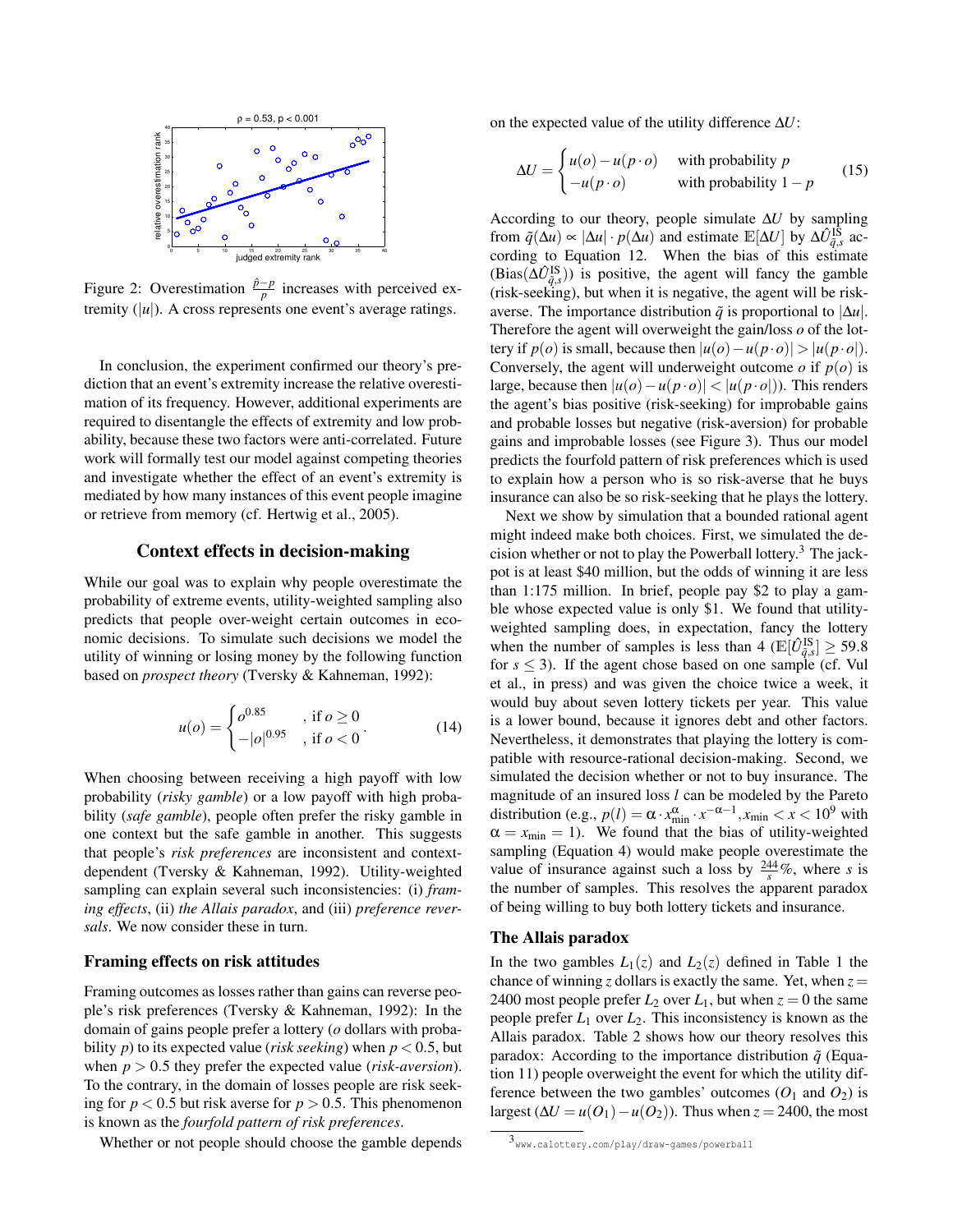

Figure 3: Risk preferences ( $\mathbb{E}[\Delta \hat{U}]$ ) predicted by utilityweighted sampling with  $s = 2$ .

Table 1: Allais Gambles

|            | $(o_1, p_1)$ | $(o_2, p_2)$ | $(o_3, p_3)$ |
|------------|--------------|--------------|--------------|
| $L_1(z)$ : | (z, 0.66)    | (2500, 0.33) | (0, 0.01)    |
| $L_2(z)$ : | (z, 0.66)    | (2400, 0.34) |              |

over-weighted event is the possibility that gamble *L*<sup>1</sup> yields  $o_1 = 0$  and gamble  $L_2$  yields  $o_2 = 2400 \ (\Delta U = -u(2400));$ consequently the bias is negative and the first gamble appears inferior to the second  $(\mathbb{E}[\Delta \hat{U}_{\tilde{q},2}^{IS}] = -152)$ . But when  $z = 0$ , then  $L_1$  yielding  $o_1 = 2500$  and  $L_2$  yielding  $o_2 = 0$  $(\Delta U = +u(2500))$  becomes the most over-weighted event making the first gamble appear superior ( $\mathbb{E}[\Delta \hat{U}_{\tilde{q},2}^{I\bar{S}}] = +4.1$ ). This explains why people's preferences switch from the second to the first gamble as *z* switches from 2400 to 0.

## Preference Reversals

When people first price a risky gamble and a safe gamble with similar expected value and then choose between them, their preferences are inconsistent almost 50% of the time: most people price the risky gamble higher than the safe one, but many of them nevertheless choose the safer one (Lichtenstein & Slovic, 1971). Utility-weighted sampling over-estimates the expected utility  $\mathbb{E}_{p_{\text{risky}}}[u(O_{\text{risky}})]$  of high-payoff (risky) lotteries more than for low-payoff (safe) lotteries, because  $q(\rho) \propto |u(\rho)|$ . This explains why people price the risky gamble higher than the safe one. To choose between two lotteries our model estimates the expected utility difference, i.e.  $\mathbb{E}_{p_{\text{safe, risky}}}[u(O_{\text{safe}}) - u(O_{\text{risky}})].$  In this estimation problem there are  $2 \times 2$  rather than just 2 possible outcomes, and the importance of positive outcomes is counterbalanced by the importance of the negative outcome. As a result, utility-

Table 2: Utility-weighted sampling explains the Allais paradox.

| $z = 2400$ : | $\Delta U$<br>$\theta$ | 0.66              |                   | $\frac{\tilde{q}/p}{0}$ |
|--------------|------------------------|-------------------|-------------------|-------------------------|
|              | $u(2500) - u(2400)$    | 0.33              | 0.54              | 1.6                     |
|              | $-u(2400)$             | 0.01              | 0.46              | 46                      |
| $z=0$ :      |                        | $0.66 \cdot 0.67$ | $\mathbf{\Omega}$ |                         |
|              | $-u(2400)$             | $0.67 \cdot 0.34$ | 0.5               | 2.19                    |
|              | $u(2500) - u(2400)$    | $0.33 \cdot 0.34$ | 0.01              | 0.08                    |
|              | u(2500)                | $0.33 \cdot 0.66$ | 0.49              | 2.26                    |

Note: The agent's simulation yields  $\Delta U = \Delta u$  with probability  $q(\Delta u) \propto p(\Delta u) \cdot |\Delta u|$  where *p* is  $\Delta u$ 's objective probability.

Table 3: Utility-weighted sampling explains preference reversals.

| utility of                                                                                             | E[U]                  | $\mathbb{E}[\hat{U}_{\tilde{a}}^{\text{IS}}]$ |
|--------------------------------------------------------------------------------------------------------|-----------------------|-----------------------------------------------|
| safer gamble $(L_s: $1, p = 0.8)$<br>riskier gamble $(L_r : $2, p = 0.4)$<br>choosing $L_s$ over $L_r$ | 0.80<br>0.72<br>0.079 | 1.8<br>0.075                                  |

weighted sampling's bias in favor of the riskier option is weaker in choice than in pricing: so weak that it is overwritten by the risk-aversion due to concavity (flattening) of the utility function (cf. Equation 14); see Table 3. This illustrates that utility-weighted sampling weights events differently depending on the problem to be solved.

## General Discussion

Our resource-rational analysis of decision-making in highrisk situations suggested that people should decide by utilityweighted sampling (Equation 12). Utility-weighted sampling explains not only how we are able to make sensible decisions under high risk but also why we overestimate the frequency of extreme events and have inconsistent risk preferences (framing effects, the Allais paradox, and preference reversals).

While overestimation was previously explained by 'availability' (Tversky & Kahneman, 1973), our theory specifies what exactly the availability of events should correspond to– namely their importance distribution  $\tilde{q}$  (Equation 11)–and why this is useful. Inconsistent risk preferences were previously explained by *regret* (Loomes & Sugden, 1982) or *salience* (Bordalo, Gennaioli, & Shleifer, 2012). Like these explanations our theory assumes an amplified impact of large utility differences. While *regret theory* explains this amplification by altered subjective utilities, utility-weighted sampling and *salience theory* explain the amplification by altered probability-weighting. Despite this commonality, our account offers three advances over salience theory. First, we do not only describe the effect of utility on probabilityweighting, but we also model the cognitive strategy that generates it. Second, our theory reconciles this seemingly irrational effect with rational information processing. Concretely, the resource-rational basis of the salience of a utility difference  $\Delta U = u(O_1) - u(O_2)$  is the relative frequency with which it should be simulated, i.e. the importance distribution  $\tilde{q}(\Delta u) \propto p(\Delta u) \cdot |\Delta u|$ .<sup>4</sup> Third, since our explanation instantiates a more general theoretical framework–resourcerationality–it can be extended to multi-alternative decisions, decisions from experience, and many other problems.

We have proposed a psychologically plausible cognitive strategy that approximates the normative–but intractable– decision-rule of expected utility theory in two simple steps: (i) generate example outcomes by biased mental simulation, and (ii) count how many of them are positive. Interestingly, these steps resemble two *fast-and-frugal* heuristics (Gigerenzer, 2008b): Biased mental simulation (stochastically) considers the most important consequence first–like *take-the-best*–and binary choices are made by tallying if there

<sup>&</sup>lt;sup>4</sup>This definition satisfies two of Bordalo et al.'s (2012) three axioms of salience.